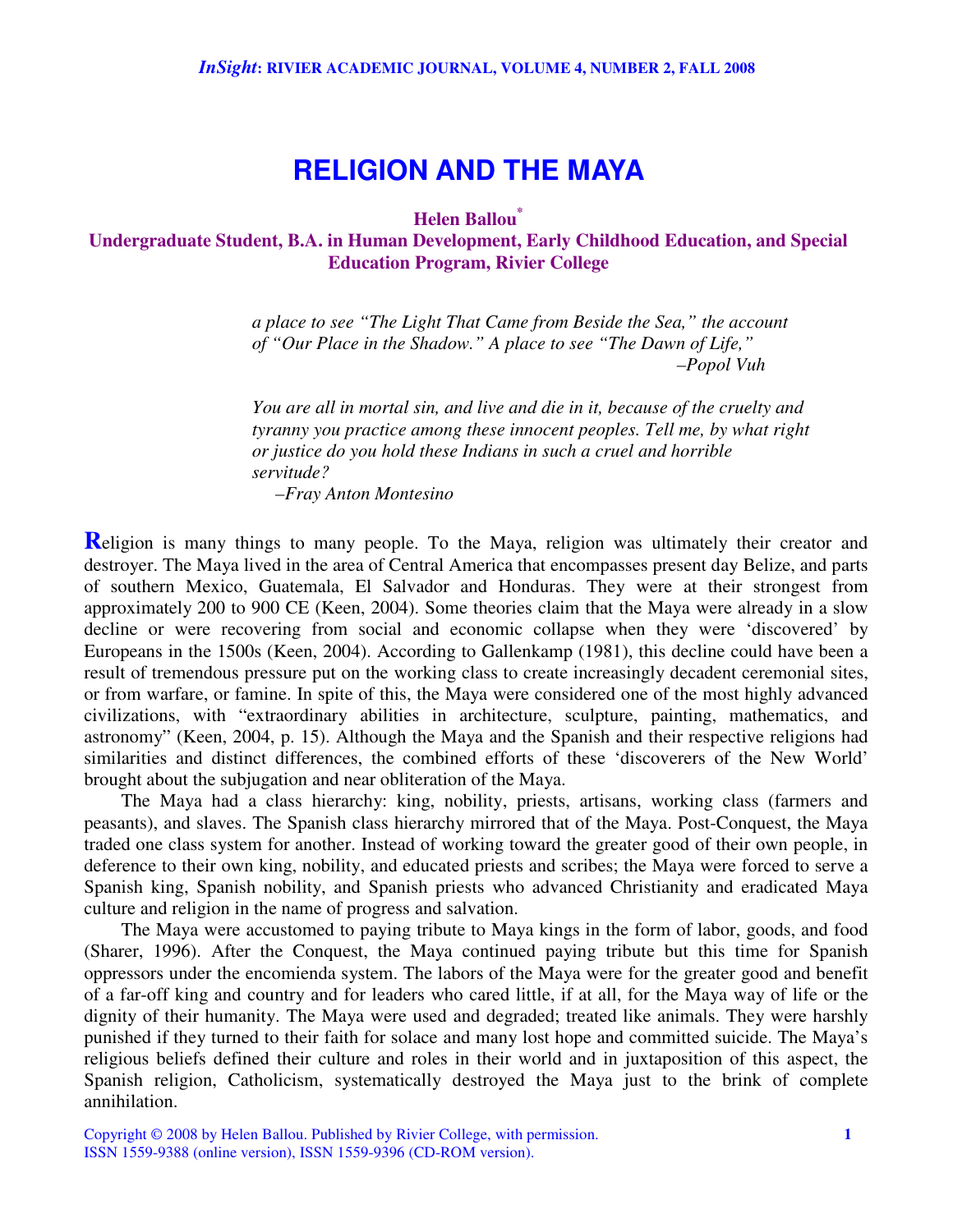Maya religion and Catholicism had many similarities; both had written and oral traditions, several of which were parallel in plot and content; the Maya had the Popol Vuh, Catholics had the Holy Bible; both held elaborate ceremonies which included fasting, penance by bloodletting, and burning incense (Keen, 2004); both contained sacrifice as a ceremonial component; both believed in an afterlife; and both maintained rules and convictions to guide one's life by.

Literacy became a key factor in the preservation of Maya heritage and tradition. The Spanish missionaries taught the converted Maya how to read and write in Spanish. This was done to expand the Maya's knowledge of Catholic theology and to allow the Maya to read and write Catholic text (Gallenkamp, 1981). The newly educated soon devised a way to use this skill to preserve their own dwindling heritage. Books were written in Spanish by the Maya (and also by some of the missionaries and clergy) recounting Maya history, the Conquest and colonization of their homeland, and Maya tradition. Preservation of the Mayan texts was acceptable only for anthropological purposes, but not religious purposes.

The Quiche Maya, who lived in present-day Guatemala, had their own Mayan Bible, the Popol Vuh that they used for divination and decision making. They had procured it on a pilgrimage somewhere on the Atlantic coast and it served as their 'Council Book' (Tedlock, 1996). "The writing of words in ancient Mayan books was done by means of a script that combines logographic and phonetic principles" (Tedlock, 1996, p. 28). The original hieroglyphic Popol Vuh probably had illustrations and charts that "contained systematic accounts of cycles in astronomical and earthly events that served as a complex navigation system for those who wished to see and move beyond the present" (Tedlock, 1996, p. 29). Someone had created an alphabetic Popol Vuh most likely in an attempt to preserve the original and prevent this knowledge from being lost. It had been done Post-Conquest because there was a reference in it to torture by the Castilians (Tedlock, 1996). The whereabouts of the original, hieroglyphic Popol Vuh is unknown; it could have returned to the ancient Maya gods in a cloud of dust, or it may still be waiting to be discovered. The alphabetic Popol Vuh gave a "long performance and account" (Tedlock, 1996, p. 29) written in two columns on each page; one in alphabetic Quiche Mayan text, the other a Spanish translation made by a priest named Francisco Ximenez in the early 1700s. Again, some members of the clergy respected the Maya culture and made an effort to preserve indigenous cultural artifacts.

The Catholic's Bible reflects the Popol Vuh in several aspects: its creation stories, use of divination, and edicts about expected behavior. Given enough time, one could ascertain parallel readings from both books. Supposedly, Pre-Conquest, the Maya had thousands of books chronicling their life, history, and complex calendar system (Gallenkamp, 1981). There are precious few Mayan text in existence at this time which include the Dresden Codex, Madrid Codex, Grolier Codex, and the Paris Codex. These four hieroglyphic codices are named for the locations where they reside, although the current location of the Grolier Codex is unknown.

Other alphabetic texts, a series named the Chilam Balam or 'Jaguar Translators' (Tedlock, 1996) provide insight into the Spanish conquest, divinations and prophesies, history, rituals, and astronomy of the Yucatec Maya.

More than any other Mayan book, whether hieroglyphic or alphabetic, the Popol Vuh tells us something about the conceptual place of books in the pre-Columbian world. The writers of the alphabetic version explain why the hieroglyphic version was among the most precious possessions of Quiche rulers: They knew whether war would occur; everything they saw was clear to them. Whether there would be death, or whether there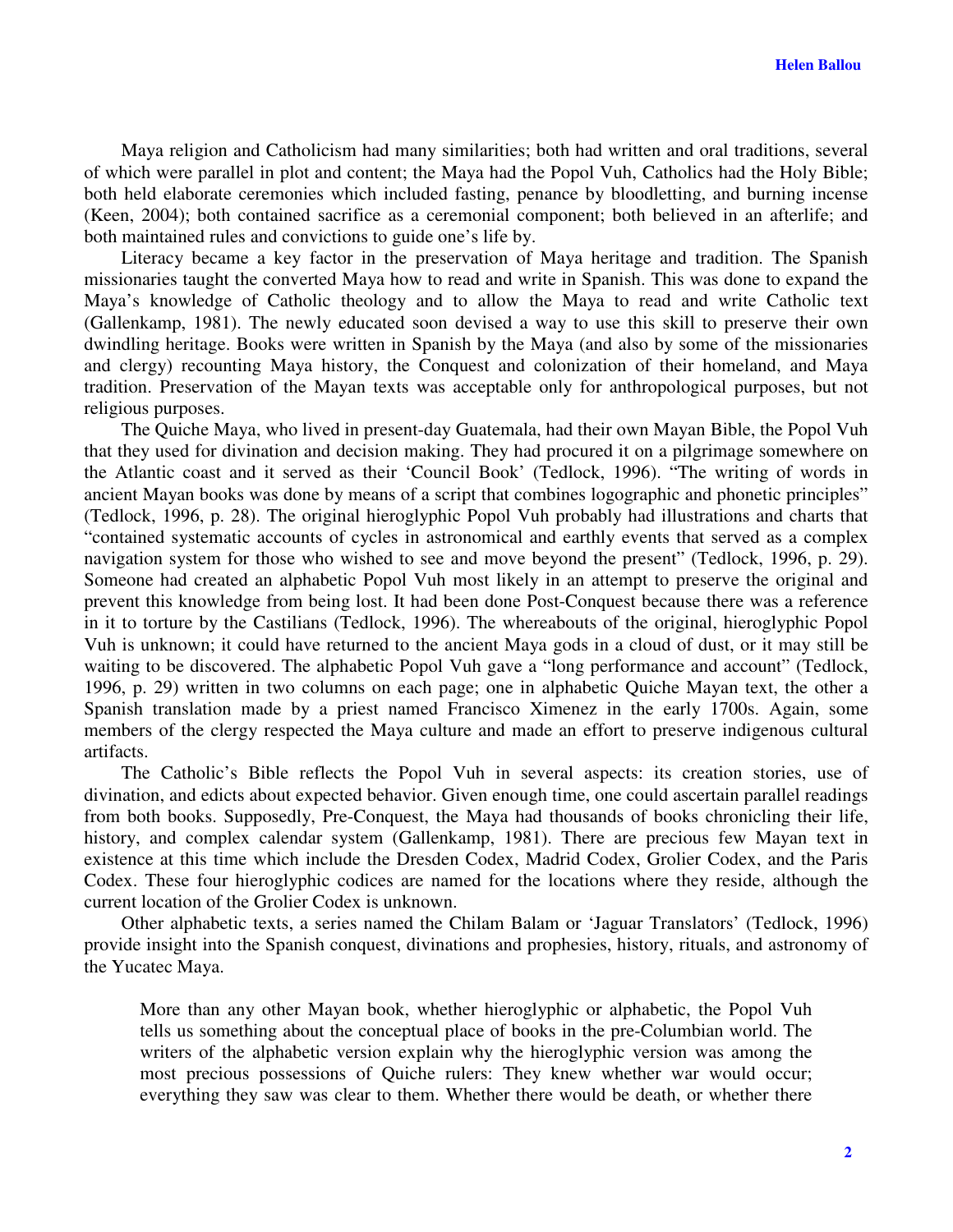would be famine, or whether quarrels would occur, they knew it for certain, since there was a place to see it, there was a book. "Council Book" was their name for it. (Tedlock, 1996, p. 29)

Regardless of any similarities, the majority of Mayan writings were burned by overzealous clergy and church officials in a bid to win favor of their God and their king. Ironically, Keen (2004), states that "Bishop Diego de Landa, who burned twenty-seven Maya codices as 'works of the devil,' nevertheless observed that the Maya were very generous and hospitable" (p. 20). That anyone wreaked such havoc and destruction and then made such a mild mannered observation about the people that he so wrongly treated is mind-boggling.

A Maya daykeeper's prayer and the 23<sup>rd</sup> Psalm from the Bible are similar in content and style (see Appendix A). Both give comfort and hope to the reader. The  $23<sup>rd</sup>$  Psalm is a more formal entreaty for guidance or even an agreement. This Daykeeper's Prayer is almost a workingman's checklist. It has a slow, steady cadence to guide one along the journey. Both show an enduring faith and hope in the future and trust in their Maker.

The Bible and the Popol Vuh each had a version of how the world was created, commonly known as a creation story. Man was made last in each version but they differed in one very important aspect. In the Popol Vuh, man was equal to and in harmony with the plants and animals. There was an innate respect for the natural world. In fact, man was made of corn which was collected by the animals (McMaster & Trafzer, 2004). "They sought and discovered what was needed for human flesh. It was only a short while before the sun, moon, and stars were to appear above the Makers and Modelers. Split Place, Bitter Water Place is the name: the yellow corn, white corn came from there. And these are the names of the animals who brought the food: fox, coyote, parrot, crow. There were four animals who brought the news of the ears of yellow and white corn" (Tedlock, 1996, p. 145). Man was brought up to live in harmony with nature. There was an interdependency and acknowledgement of the importance of everything. The Maya believed that spirit resided in everything in the world and they honored that spirit.

In Genesis, the Christian creation story, Man is not equal to the plants and animals but above them, better than them. In Genesis 1:28, it states, "Then God blessed them, and God said to them, 'Be fruitful and multiply; fill the earth and subdue it; have dominion over the fish of the sea, over the birds of the air, and over every living thing that moves on the earth" (Holy Bible, 1983, p. 2). Man is not encouraged to live in harmony with nature, but to exploit it and dominate it; use it for Man's personal gain. The Spanish conquistadors, colonists, and many times the clergy reflected this elitist attitude in their exploitive treatment of the indigenous people and their homeland.

According to McMaster and Trafzer (2004), there still exists a tri-dimensional relationship between the Maya people, their environment and the supernatural world around them; it is the foundation that their religious tradition rests upon. The Maya believe in an interconnected world that they respect and live in harmony with. Every day is holy. This is in direct contrast with European values which is not ecocentric/biocentric like the Maya, but anthropocentric (McMaster & Trafzer, 2004). European Man was not interdependent with nature but exploitive of it, taking whatever spoils it could grasp. The indigenous people were not looked at as a unique culture but as possessions with a monetary value. There was no respect; no honor for spirit.

Maya religion was polytheistic. The Maya worshipped many gods who worked together and sometimes in opposition of each other. Their foremost god, Itzam Na "incorporated in himself the aspects of many other gods: not only creation but fire, rain, crops, and earth" (Keen, 2004, p. 18). Accompanying Itzam Na on the Maya spiritual journey was a sun god, moon goddess, Cha the rain god,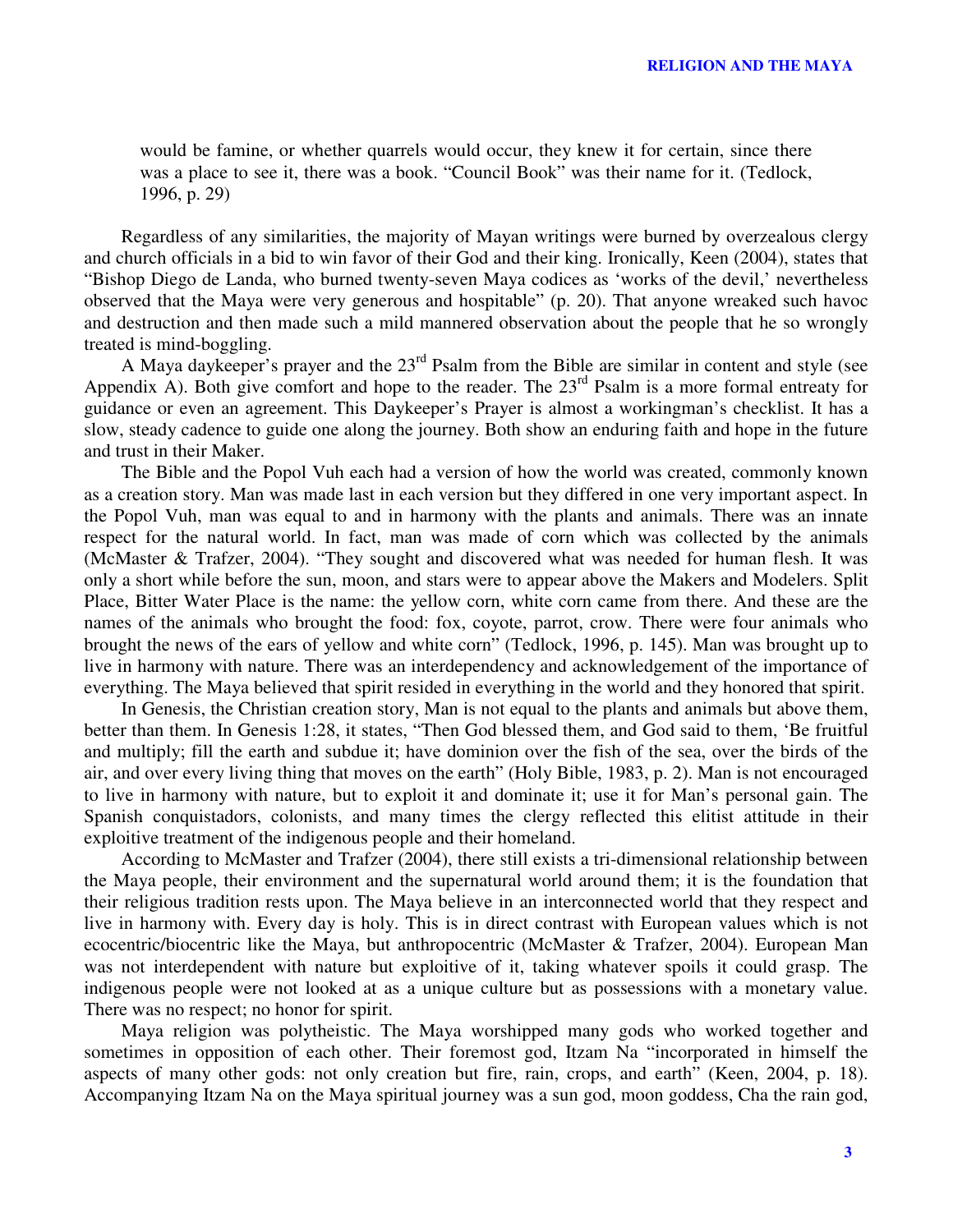Kukulcan (feathered serpent) the god of writing and learning, a maize god, and Ah Puch, the god of death, and many, many others (Keen, 2004). According to Sharer (1996), the noted Maya scholar, "Sir Eric Thompson, proposed that all other deities were but aspects of Itzamna, making Maya religion in a sense monotheistic" (p. 160). "The day-to-day activities and the entire life cycle of each person was set by custom and governed by religious beliefs…The Maya kept their lives in harmony with their worldtheir family, their community, and their gods" (Sharer, 1996, p. 117). The Maya of today still worship these same gods in similar fashion to their ancestors. They hold on to many of the same traditions that managed to survive.

Catholicism was and still remains monotheistic. Catholics believe that their god is the one, true God. During and after the Conquest, the Spanish conquistadors and clergy alike insisted that all other people would have to conform to their beliefs as well, even if the application of deadly force was necessary to bring about salvation and redemption. Why they thought that they were better than other people most likely had underlying political and economic foundations that were complicated by a sense of self-righteousness and egocentrism mixed with power.

The Spanish church was immensely wealthy and influential, being the most powerful entity in Spain, second only to the Crown (Keen, 2004). "The Catholic Sovereigns, Ferdinand and Isabella, particularly favored the clergy and the spread of its influence as a means of achieving national unity and royal absolutism" (Keen, 2004, p. 100). The colonists, including the clergy, had a narrow view of their mission and purpose in the New World. Overall, no respect was given to the Maya people as individuals or as a culture. The Maya were looked down upon as savages and infidels in need of guidance and saving because they lacked Christianity. While the clergy may have had a "sensitive social conscience and a love of learning" (Keen, 2004, p. 101), their attitude was of an elitist nature that frequently relegated the Maya to that of the 'noble savage.'

This characterization ranged in definition from docile, obedient, and ignorant, to proud and passionate, yet "with very tractable minds void of error and ready for impression" (Keen, 2004, p. 101). Many members of religious orders attempted to secure rights for the indigenas, just stopping short of fully respecting their cultures and spiritual beliefs. Any efforts that were made were done primarily in the context of a Catholic life. To fully respect the Maya would have required abandoning the New World and leaving the Maya and other indigenous peoples to themselves to live their lives the way that they chose to. That did not happen.

"Franciscan and Dominican friars undertook the complete obliteration of Maya religious beliefs" (Gallenkamp, 1981, p. 24). Temples, idols, and shrines were destroyed and any display or worship of their gods was denied. Priests were killed or enslaved; their power and influence ripped away from them. If the conquistadors and clergy had read Deuteronomy, chapter 12, verses 1-12, they probably would have felt justified in their actions. Verses two and three directs followers to "utterly destroy all the places where the nations which you shall dispossess served their gods…and you shall destroy their altars, break their sacred pillars, and burn their wooden images with fire; you shall cut down the carved images of their gods and destroy their names from that place" (Holy Bible, 1983, p.2-3). Maya priests and anyone else caught or even suspected of worshipping their Maya gods were tortured horribly. According to Gallenkamp (1981), people were beaten, whipped, stretched, mutilated, burned and scalded with hot water. A surge of righteous indignation may have rippled through their loins as books were burned and temples dismantled to cobble the path to a newly erected Catholic church. Had they not read Matthew 22: 39?

Gallenkamp (1981), states that "some authorities estimate that the population of certain tribes was reduced by seventy-five to ninety percent in the century immediately after the Conquest" (p. 24). This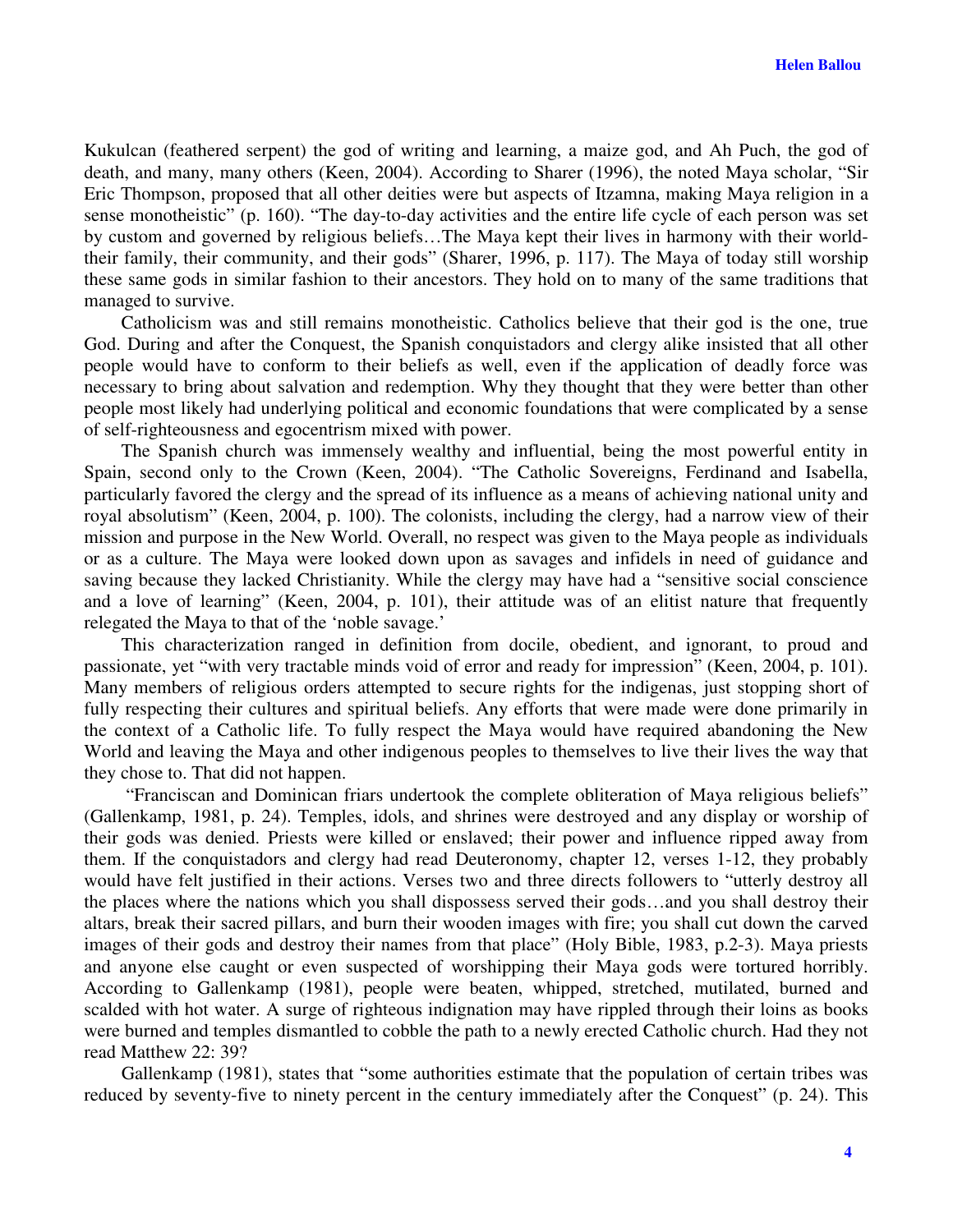was the result of a combination of neglect/slavery, warfare, disease, and genocide. The Spanish had to walk a fine line to maintain control yet maintain their economic benefit. According to Gallenkamp (1981), the Spanish publicly killed off Maya leaders and priests, anyone of influence, who could sway the masses in order to intimidate and scare the remaining people into submission.

Men like Bartolome Las Casas fought for the rights of the indigenous people and attempted to preserve their heritage and culture (Sanderlin, 1992). Las Casas wrote numerous treatises against the encomienda system and slavery, and worked on behalf of the indigenous people. He did not make much progress because the economic tide was against him. Maximum profits could not be made if labor was not maximized, hence, indigenous slavery and subjugation. It was too profitable to enslave and suppress the native peoples to let go of; the Spanish would not back down. Rules and laws that were passed to support indigenas were frequently ignored.

Las Casas even wrote in support of the Maya practice of human sacrifice (Sanderlin, 1992). The Maya believed that strength of spirit resided in blood (Sharer, 1996). They would sacrifice captives in a holy ceremony, offering the blood to their gods. The Spanish looked down upon the Maya as barbarous and inhuman yet the Spanish could not see the correlation between the Maya and themselves in this regard. The Spanish would regularly spill human blood in the name of their god (class discussion, HS260, September 24, 2007). The Spanish dispatched life without a backward glance. Their targets were oftentimes tortured or burned at the stake (Gallenkamp, 1981). Again, this was all done in the pretext that it was in God's name and honor. The rituals of human sacrifice by the Maya were brutal but their intentions were honorable and religious in nature while the Spaniard's goals were to cause pain and misery. Had the Spanish examined their own actions, the designation of the term barbarous may well have shifted from the Maya to themselves.

In Las Casa's A Defense of Human Sacrifice (Sanderlin, 1992), the friar states that "Men want to be taught not forced…there is no greater or more arduous step than for a man to abandon the religion which he had once embraced" (p. 167). That the Maya religion was such an integral part of their daily lives must have made it even harder to turn away from. To the Maya, their gods were living gods in the truest sense. Many of the converted did so for purposes of self-preservation but still worshipped in their own way in secret. According to Sharer (1996), some remote Maya villages practiced a mixture of Catholicism and Maya religion, so at least some Maya were able to hold onto their beliefs. That they were allowed to mingle the two religions gives one hope. Some argue that God is God and all people worship in their own way. There is no wrong religion; they are all right. One thing is for certain; The Maya gods created the Maya and the Catholic religion destroyed them. It may not have been a total physical destruction but surely a symbolic one. The Maya were forced down a path that they would not have taken if they had not been 'discovered.'

"It is often remarked that those who do not learn from the past are likely to repeat the problems and tragedies suffered by our forebears" (Sharer, 1996, p. 213). It has been said several times in class discussions that it seems like humans have not learned very much over the centuries. The same mistakes are made over and over again; just the dates, locations, and the faces change. The Spanish conquistadors, colonists, and church members wrought terrible injustices against the Maya. The Maya survived. Now, the Maya can band together as a united force (e.g. Latin America advocacy groups) and fight for their rights. According to McMaster and Trafzer (2004), in the Year 2012, the Maya will be entering into a new Great Cycle in their calendar system which will be their 5<sup>th</sup> millennium. Through advocacy, education, and the continuation of traditions, the Maya will keep their heritage alive.

What is Truth? What is a Fact? Books and opinions can be slanted one way or the other; paragraphs can be rearranged and quotes highlighted at key points to support an opinion or thesis. These things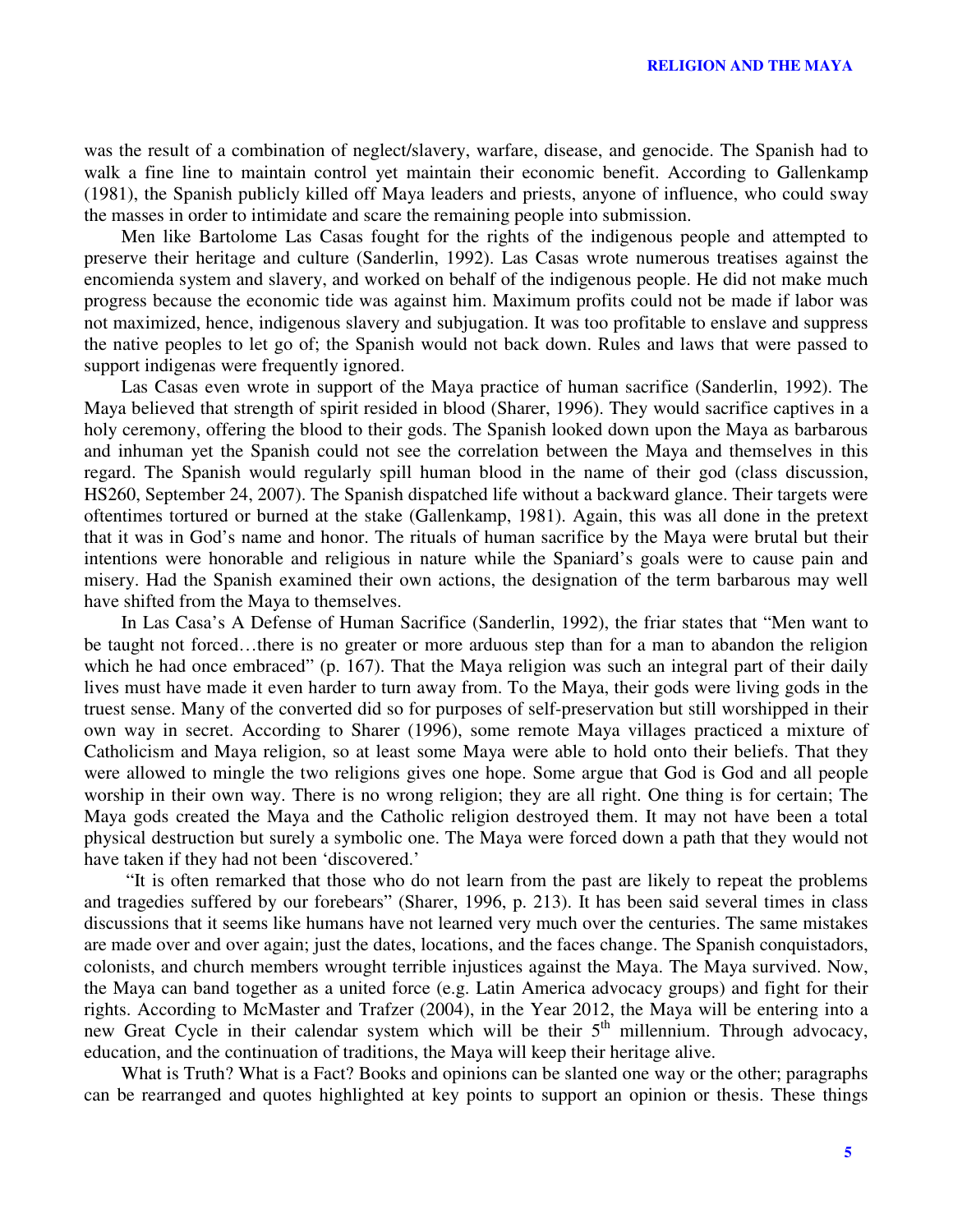really happened: The Maya lands were colonized by the Spanish. The Spanish attempted to eliminate the Maya culture and religion. The Maya were enslaved. People died. The Maya cannot change the past, but they do have the power to affect the future. That is the Truth.

## **References**

Chilam Balam de Chumayel (Manuscript). Retrieved November 13, 2007, from

http://diglib.princeton.edu/xquery?\_xq=getCollection&\_xsl=collection&\_pid=c0940

Gallenkamp, C., (1981). *Maya: the riddle and rediscovery of a lost civilization.* (2 nd ed.). New York: Penguin Books.

Holy Bible. (1983). *Holy bible: new king james version.* Nashville, Tennessee: Thomas Nelson Publishers.

Keen, B., & Haynes, K., (2004). *A history of latin america.* (7 th ed.). Boston: Houghton Mifflin Company.

Maya Codices. Retrieved November 13, 2007, from http://pages.prodigy.net/gbonline/awmayac.html

McMaster, G., & Trafzer, C., (Eds.). (2004). *Native universe: voices of indian america.* Washington, D.C.: National Geographic Society.

Restall, M. (1998). *Maya conquistador.* Boston: Beacon Press.

Sanderlin, G., (Ed. & Trans.). (1992). *Witness: writings of bartolome de las casas.* (2<sup>nd</sup> ed.). Maryknoll, NY: Orbis Books.

Sharer, R., (1996). *Daily life in maya civilization.* Westport, Connecticut: Greenwood Press.

Tedlock, D., (1996). (Trans.). *Popol vuh: the definitive edition of the mayan book of the dawn of life and the* glories of gods and kings. (2<sup>nd</sup> ed.). New York: Simon and Schuster.

## **Appendix A**

**23 rd Psalm**: (from The Holy Bible)

The Lord is my shepherd; I shall not want. He makes me to lie down in green pastures; He leads me beside the still waters. He restores my soul; He leads me in the paths of righteousness For His name's sake. Yea, though I walk through the valley of the shadow of death, I will fear no evil; For You are with me; Your rod and Your staff, they comfort me. You prepare a table before me in the presence of my enemies; You anoint my head with oil; My cup runs over. Surely goodness and mercy shall follow me All the days of my life; And I will dwell in the house of the Lord Forever.